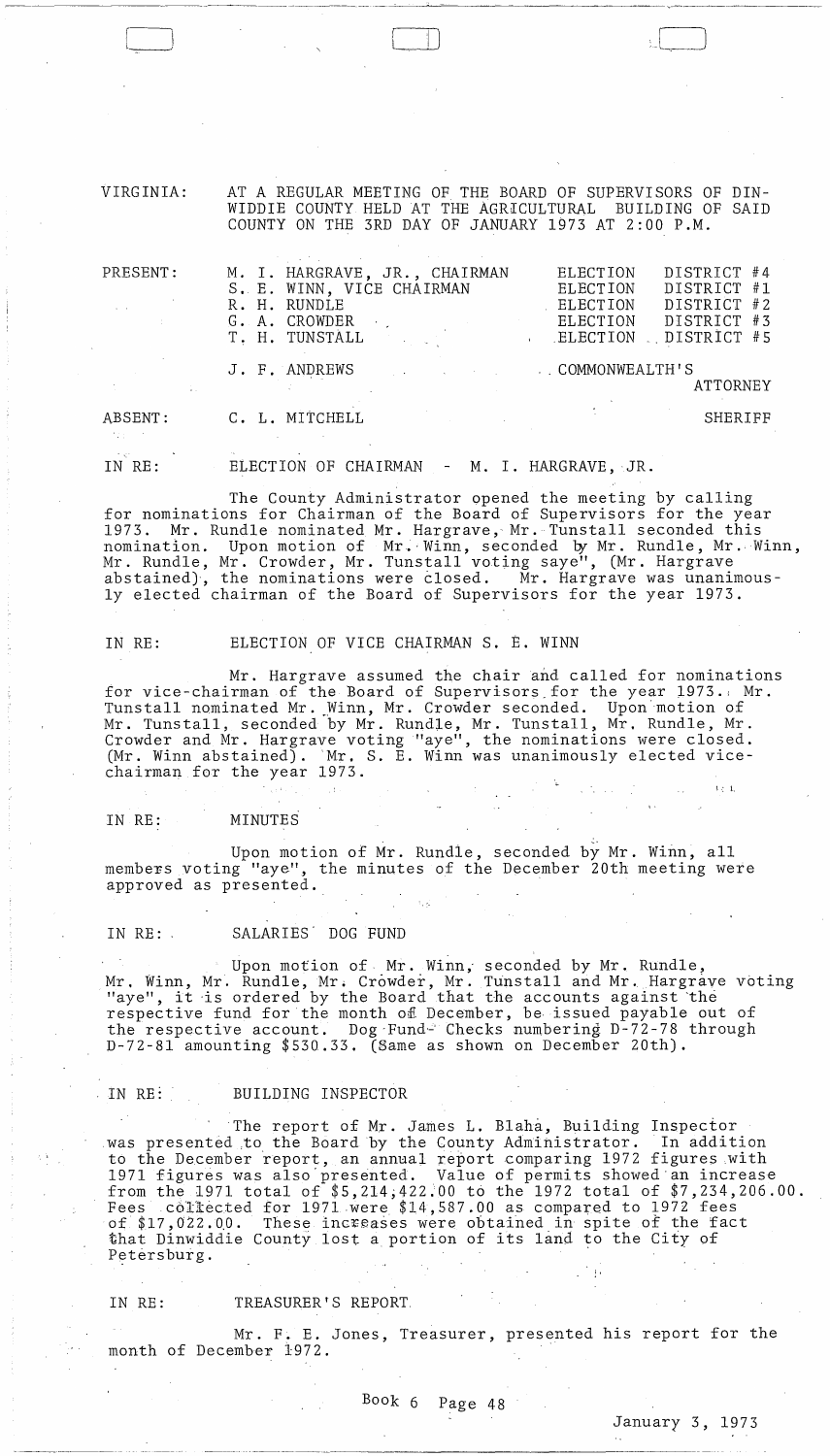### IN RE: SUPERINTENDENT SCHOOLS

Mr. T. W. Newsom, Superintendent Schools, told the Board of Supervisors, that the School Board was ready to begin the conversion of Southside Elementary School into an annex for the Dinwiddie Junior High School. He asked the Board of Supervisors to give approval for the School Board to apply to the Literary Fund for a loan of \$200,000.00 to finance this conversion and necessary improvements to Dinwiddie Junior High School.

Upon motion of Mr. Winn, seconded by Mr. Rundle, Mr. Winn, Mr. Rundle, Mr. Crowder, Mr. Tunstall, Mr. Hargrave voting "aye", the Board gave its approval to the School Board to make application to the Literary Fund for a Loan of \$200,000.00 to finance the conversion of Southside Elementary School into an annex for the Dinwiddie Junior Hugh School and the necessary remodeling of the Junior High School.

#### IN RE: DEPARTMENT OF SOCIAL SERVICES

Mrs. King Bi Talley, Director of The Department of Social Services, presented two applications for State and Local Hospitalization. She recommended approval of both of them

Upon motion of Mr. Rundle, seconded by Mr. Winn, Mr. Rundle, Mr. Winn, Mr. Crowder, Mr. Tunstall and Mr. Hargrave voting "aye", the State & Local Hospitalization applications of Saddie Maloy and Mabel Carr were approved.

Mrs. Talley discussed with the Board the possibility of using the new fire house here at Dinwiddie for the sale of food stamps. Mr. Hargrave suggested she contact Mr. Bob Mengel, Dinwiddie Volunteer Fire Department Chief, to see if some solution could the be worked out.

#### IN RE: DOG WARDEN

Mr. A. W. Chappell, Dog Warden, presented his report for the month of December 1972.

Upon motion of Mr. Winn, seconded by Mr. Rundle, Mr. Winn, Mr. Rundle, Mr. Hargrave, Mr. Tunstall voting "aye", Mr. Crowder abstained, the claimsof Mrs. Mattie Walker for 20 hens worth \$20.00 was approve.

Upon motion of Mr. Winn, seconded by Mr. Tunstall, Mr. Winn, Mr. Tunstall, Mr. Hargrave, Mr. Crowder, Mr. Rundle voting "aye", the claim of W. L. Bryant for 4 hens worth \$4.00 was approved.

'iN Upon motion of Mr. Crowder, seconded by Mr. Winn, Mr. Crowder, Mr. Winn, Mr. Tunstall, Mr, Rundle, Mr. Hargrave voting ~ayei', the claim of Bernard Morgan, Jr., for one shoat worth \$10.00 was approved.

Upon motion of Mr. Winn, seconded by Mr. Rundle, Mr. Winn, Mr. Rundle, Mr. Tunstall, Mr. Crowder, Mr. Hargrave voting "aye", the claim of Queen Tucker for 6 hens worth \$6.00 was approved.

Mr. Chappell suggested to the Board of Supervisors that when their central landfill was designed, that they should consider a place for a dog pound.

### IN RE: COMMISSIONER OF THE REVENUE

I

Mr. R. W. Bridgman, Commissioner of the Revenue appeared before the Board to discuss an ordinance providing a county operators licenses for persons, firms or conporations operating slot machines in Dinwiddie County.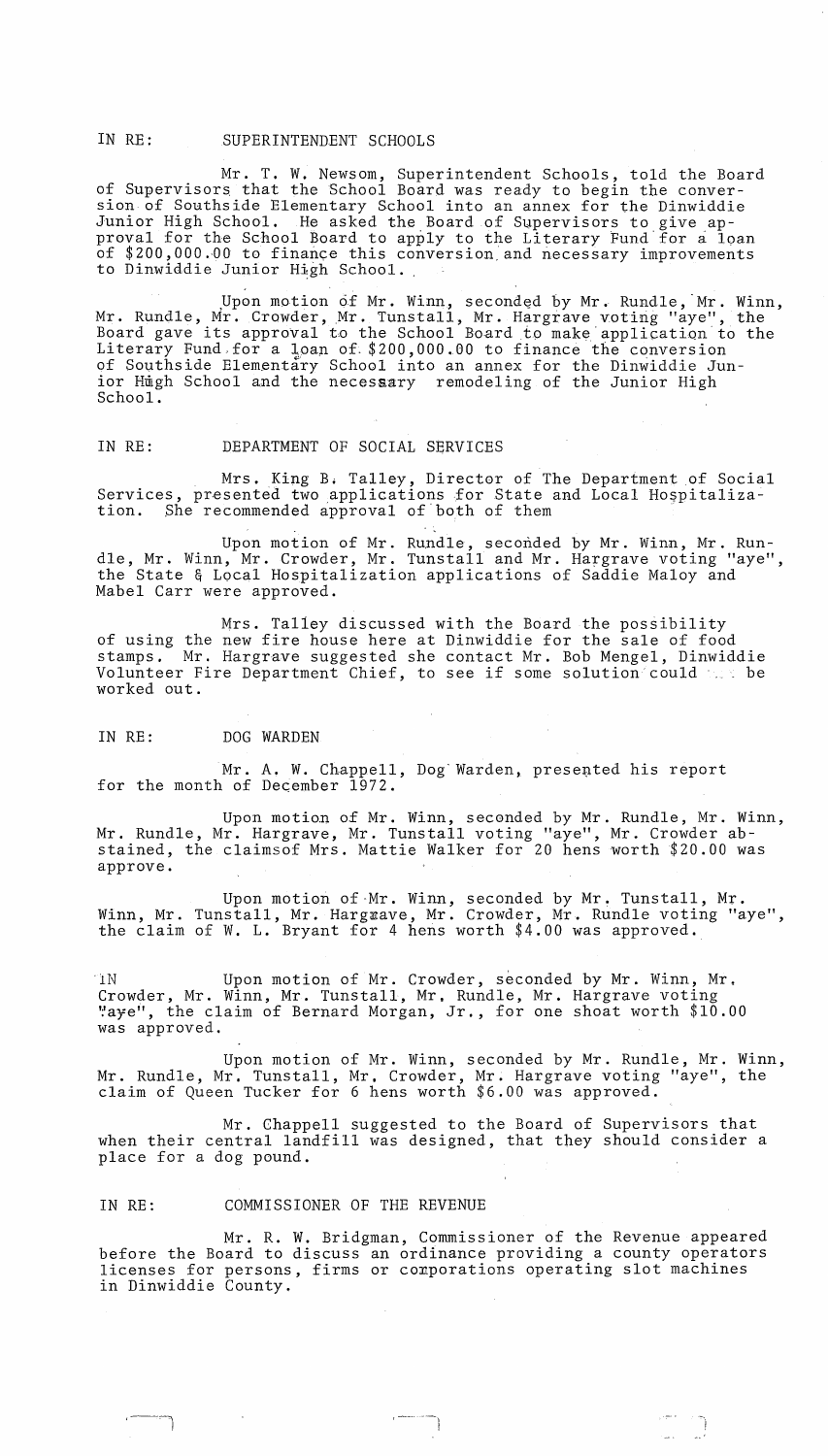Mr. Bridgman told the Board that when the ordinances of Dinwiddie County were recodified in 1970 the ordinance-relating to slot machines passed in 1937 was not included.

I )

Mr. Bridgman asked the Board was it their intention to leave it out, and if so, did they wish now to consider passing the ordinance again. After a brief discussion, the Chairman, Mr. Hargrave, instructed the Commissioner of the Revenue and the County Administrator to find out if this ordinance was intentionally or unintentionally left out at the recodification and to report back at a later meeting.

IN RE:  $\omega_{\perp}$   $\rightarrow$ .i ; ,  $\blacksquare$   $\blacksquare$   $\blacksquare$   $\blacksquare$   $\blacksquare$   $\blacksquare$   $\blacksquare$   $\blacksquare$   $\blacksquare$   $\blacksquare$   $\blacksquare$   $\blacksquare$   $\blacksquare$   $\blacksquare$   $\blacksquare$   $\blacksquare$   $\blacksquare$   $\blacksquare$   $\blacksquare$   $\blacksquare$   $\blacksquare$   $\blacksquare$   $\blacksquare$   $\blacksquare$   $\blacksquare$   $\blacksquare$   $\blacksquare$   $\blacksquare$   $\blacksquare$   $\blacksquare$   $\blacksquare$   $\blacksquare$ 

... . The County Administrator presented to the Board of Supervisors Mr. Ernest Bowling, Soil Conservationest for Dinwiddie County who was appointed to replace Mr. Carl Gregory who retired on June, 30, 1972. المقارب والمنافس والمستقر والمنافس والمعاقب

"I .

 $\mathcal{L}(\mathcal{A})$  . And the set of  $\mathcal{L}(\mathcal{A})$  , we can also also the set of

နေသည် ကွေးကွယ်သည်။<br>ကြေးကွယ်သည် နေသည်။ IN RE: RESOLUTION ROUTE 40

a<br>a<br>a<br>a  $\frac{1}{2}$  $\frac{\text{Syst}}{\text{U}}$ 

**START COMPANY** 

Secondary<br>- XXX)

 $\frac{1}{2}$  stat<br> $\frac{1}{2}$ 

 $\frac{1}{2}$   $\frac{1}{2}$ 

'(1.) 0 :> +' '1~ **...:.,) fij** 0 a<br>G<br>G<br>Y<br>Y ৰ ৩

て

 $\bm \omega$ 

Upon motion of Mr. Tunstall, seconded by Mr. Winn, ... all members voting "aye", the following resolution was adopted:

WHEREAS, that this resolutionddated the 3rd day of January, 1973 is an amended resolution passed, by the Dinwiddie County Board of Supervisors dated the 4th day of October, 1972 correcting and adding Section 9 to this. resolution, dated the 3rd day of January, 1973. الأهوب

WHEREAS, Primary Route 40, from 1.486 mi. W. of WCL of McKenney to 0.339 Mi. E. of WCL of McKenney, a distance of 1.825 miles, has been altered, and a new road has been constructed and approved by the State Highway Commissioner., which new road serves the same citizens as the road so altered and,

WHEREAS, certain sections of this new road follow new locations, these being shown on the attached sketch titled, "Changes in Primary and Secondary Systems Due to Relocation and Construction on Route 40, Project 0040-026-104-C501 and Project 0040-026-105, C501 dated at Richmond, Virginia 8-4-72."

NOW, THEREFORE, BE IT RESOLVED: That the portions of Primary Route 40, i.e., Sections 1  $\xi$  2, shown in red on the sketch. titled, "Changes in Primary and Secondary Systems Due to Relocation and Construction on Route  $40$ , Project  $0040-026-104$ , C501 dated at Richmond, Virginia 8-4-72", a total distance of 1.23 miles be, and hereby is, transferred to the Secondary System of State Highways, pursuant to Section  $33 - 141$  of the Code of Virginia of 1950 as amended;

And further, that the section of old location, i.e., Section 5, shown in green on the afore-mentioned sketch, a total distance of 0.13 miles, be, and the same hereby is, abandoned as a public road, pursuant to Section 33-76.12 of the Code of Virginia of  $1950$  as amended:

NOW, THEREFORE, BE IT RESOLVED: That the portions of Secondary Route 651, i.e., Section, 7, shown in brown on the sketch becomany Route 831, i.e., Section 9, Shown in Diown on the SRCten titled, "Changes in Primary and Secondary Systems Due to Relocation and Construction. on Route 651, Project .0040-026-104, C501 dated at ." Richmond, Virginia 8-4-72", a total distance of 0.13 miles be, and hereby is, added to the Secondary System of State Highways, pursuant to Section 33-141 of the Code of Virginia of 1950 as amended;

And further, that the Board of Supervisors of Dinwiddie County concurs with the Town of McKenney in it's resolution dated the 14th day of December, 1972 as amended and attached. in the transfers of Section 364 from the Primary System of State Highways to the Secondary System of State Highways, and Section 8 added to the Secondary System; Section 6 abondoned; Section 9 to be dropped from the Secondary System and added to Primary Route 40.

BOOK 6, PAGE 49